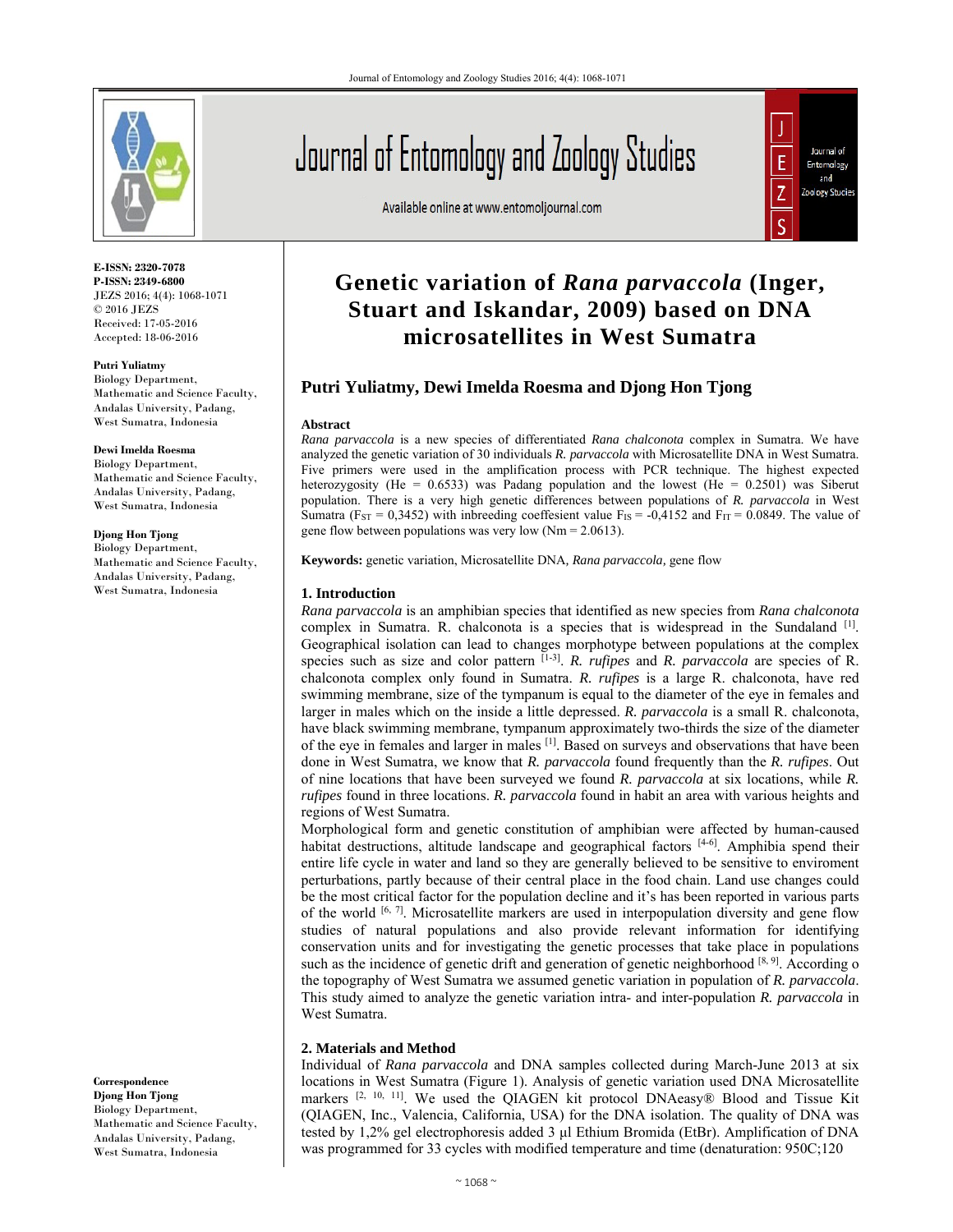minutes, annealing: modification time; 30 minutes, extention: 720 C;10 minutes) using PROMEGA PCR Core Kit. Nine primers were used (RNH1, RNH2, RNH3, RNH4, RNH6, RNH9, RNH10, RNH12 and RNH13) refers to the Gong [12] with modification. Identification DNA amplification used 2% gel electrophoresis added 5 μl Ethium Bromida (EtBr). Quantification of the results analyzed using GENEPOP ver 4.0 program to determine the genetic variation within and between

populations. The parameters used to determine the genetic variation within a population were, allele frequencies, the percentage of polymorphic loci (Pp), the average number of alleles per lokus (Na) and expected heterozygosity (HE). Genetic variation between populations can be seen from the Fstatistic, genetic distance and similarity values dendogram based on Nei's genetic distance matrix (1978) and the value of gene flow  $(Nm)$ <sup>[13]</sup>.



**Fig 1:** Research Location in West Sumatra

**Table 1:** Geographic position and altitude of reasearch location of *R. parvaccola* 

| N <sub>0</sub> | Location                                                | <b>District</b>       | Altitude (mdpl) | <b>Geographic Position</b>                 |
|----------------|---------------------------------------------------------|-----------------------|-----------------|--------------------------------------------|
|                | Cagar Alam Lembah Harau-Payakumbuh                      | 50 Kota               | 500-600         | 0° 04'LS dan 100°39' BT                    |
| <u>.</u>       | Pasaman Barat                                           | Pasaman Barat         | 456-763         | $0^0$ 11' LS dan $100^0$ 04' BT            |
|                | Hutan Pendidikan Penelitian Biologi (HPPB) Unand Padang | Padang                | $260 - 300$     | $0^0 21$ ' LS dan $100^0 46$ ' BT          |
|                | Cagar Alam Pangean I-Sijunjung                          | Sawahlunto- Sijunjung | 300-600         | $0^0$ 90'LS dan 101 <sup>0</sup> 50' BT    |
|                | Cagar Alam Batang Palupuah-Agam                         | Agam                  | 700-1000        | $0^{\circ}$ 14' LS dan $100^{\circ}21'$ BT |

# **3. Results and Discussion**

Based on the results of selection of the nine primers, we found that only five primer produces the amplicon that is the primer RNH3, RNH9, RNH10, RNH12 and RNH13. The number of alleles at each locus ranged from 4-13 alleles with total of as much as 41 alleles and an average of 8.2 alleles per primer. All alleles obtained a polymorphic alleles. A locus is usually considered to be polymorphic if the ferquency of the most common allele is less than either 95% or  $99\%$  <sup>[14, 15]</sup>. The value of *R. parvaccola* expected heterozygosity intra-population in West Sumatra ranged from 0.4044 to 0.6533 with the percentage of polymorphic loci (Pp) ranged from 80-100 (Table 2). Based on that value we know that population of Padang, Sijunjung, and Pasaman Barat have a high genetic variation while population of Payakumbuh, Palupuh and Siberut have a lower. The population that has the highest heterozygosity values is population of Padang with a value of heterozygosity (He) of 0.6533 and Shannon Index value (I)  $\pm$ 0.0911 and a population that has the lowest heterozygosity

values is Siberut population (H =  $0.4044$ ; I =  $0.2501$ ). High heterozygosity in the population due to large population sizes so that mating occurs randomly. In line  $[15, 16]$  a large population size will suppress the occurrence of inbreeding and increase mating randomly so that genetic variation and heterozygosity in the population will increase.

The lowest heterozygosity found in Siberut population. Siberut is an island separated from the mainland of Sumatra by the Indian Ocean. According to [17] reduced genetic diversity on oceanic islands is expected because island populations are typically founded by a few migratory individuals, resulting in extreme genetic bottlenecks. These conditions causes increase of inbreeding on the Siberut population. Low levels of genetic variation can be expected based on small population sizes in the islands. Island acts as a barrier to dispersal and migration of amphibians. Therefore, the effects of drift will be intensified when founding populations are small, when islands are small in area and when islands are far from the mainland source population [17, 18].

**Table 2:** Intra-population genetic variation of *R. parvaccola* based on DNA microsatellite

| <b>Population</b> | Nа                  | Ne                  |                     | He                  | Pp(%) |  |
|-------------------|---------------------|---------------------|---------------------|---------------------|-------|--|
| Padang            | $3.0000 \pm 1.0000$ | $2.5028 \pm 0.4761$ | $0.9174 \pm 0.2657$ | $0.6533 \pm 0.0911$ | 100   |  |
| Pavakumbuh        | $2,0000 \pm 0.7071$ | $1.8204 \pm 0.6160$ | $0.5833 \pm 0.3776$ | $0.4311 \pm 0.2688$ | 80    |  |
| Palupuh           | $3.4000 \pm 1.9494$ | $2.7765 \pm 1.4796$ | $0.9606 \pm 0.6435$ | $0.5822 \pm 0.3462$ | 80    |  |
| Sijunjung         | $3.2000 \pm 1.6432$ | $2.5393 \pm 0.7551$ | $0.9714 \pm 0.3816$ | $0.6444 \pm 0.1299$ | 100   |  |
| Siberut           | $2.2000 \pm 1.0954$ | $1.7151 \pm 0.5234$ | $0.5787 \pm 0.3923$ | $0.4044 \pm 0.2501$ | 80    |  |
| Pasaman Barat     | $2.6000 \pm 0.8944$ | $2.2819 \pm 0.3894$ | $0.8555 \pm 0.2276$ | $0.6133 \pm 0.0795$ | 100   |  |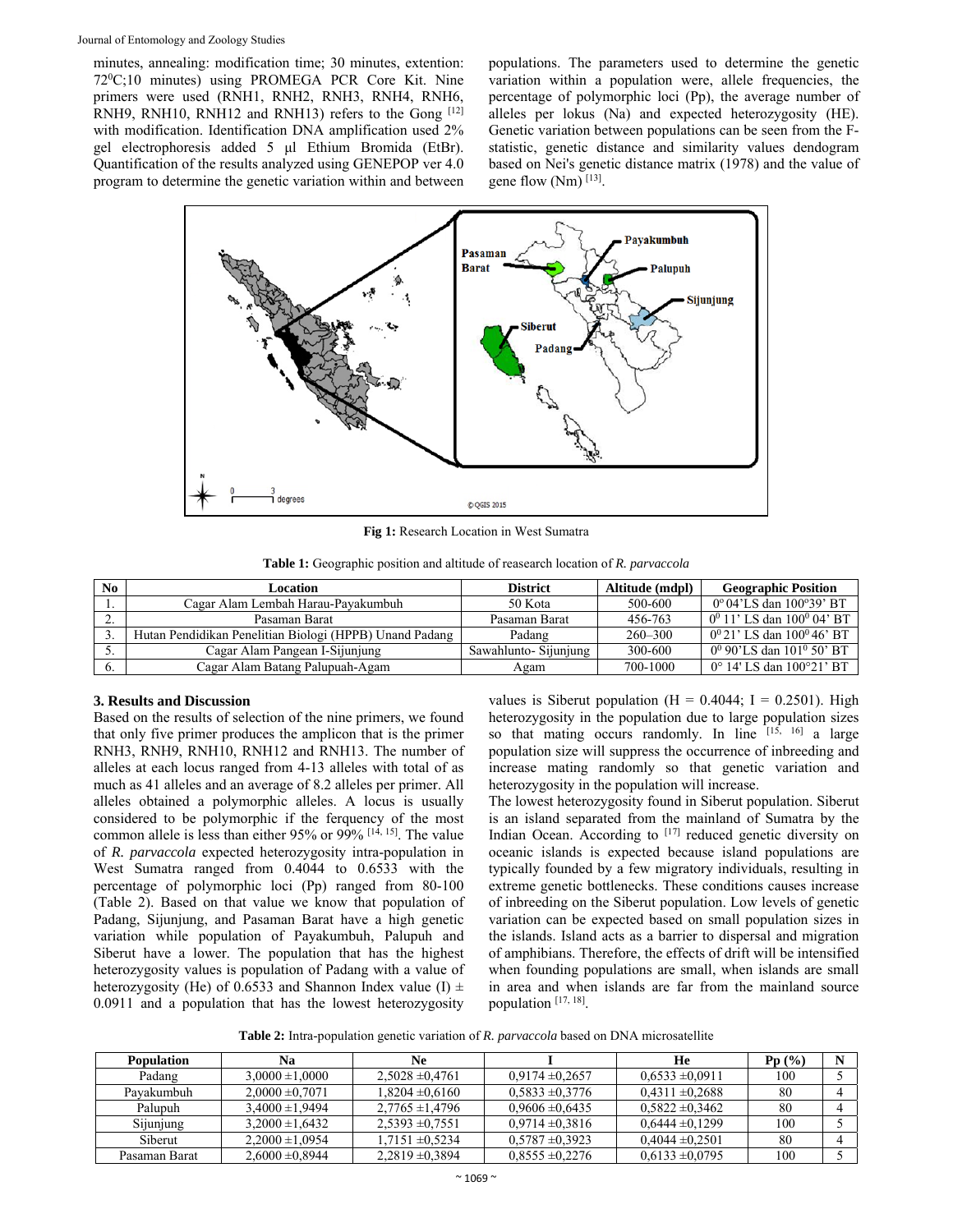Description : Na : the average number of alleles perlokus; Ne : the average of efective alleles; I : the average of Indeks Shanon (Lewontin, 1972); He : heterozigosity (genetic diversity Nei); PP: the percentage of polymorphic loci; N: Number of polymorphic loci Inter-population genetic structure of *R. parvaccola* based on microsatellite DNA can be described by the total inbreeding value  $(F_{IT}: 0.0849)$ , inbreeding intra-population (F<sub>IS</sub>: -0.4152), coefficient of genetic differentiation ( $F_{ST}$ : 0.3534) and value gene flow (Nm: 0.4575).  $F_{IS}$  positive indicates the decrease of heterozygosity intra-population and negative F<sub>IS</sub> indicate increased heterozygosity intra-population. So, we know that the heterozygosity intra-population is higher than heterozygosity inter-populations.  $F_{IT}$  value indicated that the mating of  $R$ . *parvaccola* among population is low. The value of genetic differentiation between populations  $(F_{ST})$  can also be used to determine the genetic variation between populations. Value of the  $F_{ST}$  > 0.25 indicates a very high genetic differentiation [15]. Genetic differentiation inter-population of *R. parvaccola* in

West Sumatra determined by  $F_{ST}$  value, known that the genetic variation interpopulation lower than intrapopulation.

Levels of migration or gene flow is high if value of Nm>1<sup>[15,</sup> <sup>19]</sup>. Our results also show that the gene flow (Nm) between populations is low  $(0.4575; Nm \le 0.5)$ . Gene flow is caused by the movement or dispersal of whole organisms or genomes from one population to another. After entering a new population, immigrant genomes may become incorporated due to sexual reproduction or hybridization, and will be gradually broken up by recombination, so can reduce the genetic differentiation between populations and increases genetic variation in the population  $[15, 20]$ . From the value of gene flow in populations of *R. parvaccola* in West Sumatra we predicted that the migration of individuals between populations is low. This condition make the population of *R. parvaccola* in West Sumatra devided into subpopulation. The dendogram of *R. parvaccola* population in West Sumatra showed in Figure 2 and the genetic distance Nei 1978 showed in Table 3.



**Fig 2:** Dendogram of *R. parvaccola* population in West Sumatra.

**Table 3:** Nei genetic distance matrix 1978 in six populations of *R. parvaccola* based on microsatellite DNA markers.

| No. | <b>Population</b> |        |                          |        |        |        |  |
|-----|-------------------|--------|--------------------------|--------|--------|--------|--|
|     | Padang            |        |                          |        |        |        |  |
|     | Pavakumbuh        | 1.4314 | $\overline{\phantom{0}}$ |        |        |        |  |
|     | Palupuh           | 0,9457 | 0,9251                   |        |        |        |  |
|     | Sijunjung         | 0,5253 | 2,2031                   | 1,2988 |        |        |  |
|     | Siberut           | 1.7838 | 0,7389                   | 1,2864 | 1,3061 |        |  |
|     | Pasaman Barat     | ,4986  | 0.7393                   | 1.5299 | 1,1599 | 0,2638 |  |

The grouping of *R. parvaccola* by UPGMA cluster analysis and the value of genetic distance between populations (Table 3) more than  $0.5$  (D $> 0.5$ ) indicate that the genetic structure of populations *R. parvaccola* in West Sumatra have been separated  $[2, 15, 21]$ . We preddicted that microhabitat factors such as habitat structure damage, antropogenic and type of vegetation change causeing genetic differentiation.in *R. parvaccola* We suggest to study about microhabitat and ecological factors of *R. parvaccola*.

# **4. Acknowledgments**

We would like to thank to Anugrah Viona Agesi, Neqita Deliana Benita, Silvia Indra, Defli Haznan, Hadi Kurniawan, Rizky DB, Ari Arfhama P, Bambang NS and colleagues who have helped and cooperated in this study, both in collecting samples in the field and at the Laboratory of Molecular Universitas Andalas.

# **5. References**

1. Inger RF, Stuart BL, Iskandar DT. Systematics of a Widespread Southeast Asian frog, *Rana chalconota*  (Amphibia: Anura: Ranidae). Zoological Journal of the

Linnean Society. 2009; 155(1):123-147.

- 2. Wang IJ, Kyle S. Genetic Structure is Correlated With Phenotypic Divergence Rather Than Geographic Isolation In The Highly Polymorphic Strawberry Poison-Dart Frog. Molecular Ecology. 2010; 19(3):447-458.
- 3. Wang Y, Jian Z, Jianhuan Y, Zhixin Z, Guoling C, Yang L. Morphology Molecular Genetics and Bioacoustic Support Two New Sympatric Xenophrys Toads (Amphibia: Anura: Megophrydae) inSoutheast China. Plos one. 2014; 9(4):1-15
- 4. Johansson M, Primmer CR, Sahlsten J, Merila J. The Influence of Landscape Structure on Occurance, Abundance and Genetic Diversity of The Common Frog *Rana Temproraria*. Global Change Biology. 2005; 11(10):1664-1679.
- 5. Schauble C. Variation in The Body Size and Sexual Dimorphism Across Geographical and Enviromental Space in The Frogs *Limnodynastes tasmaniensis* and *L. peronei*. Biological Journal of the Linnean Society. 2004; 82:39-54
- 6. Scribner KT, Arntzen JW, Burke T, Cruddace N, Oldham RS. Environmental correlates of Toad abundance and